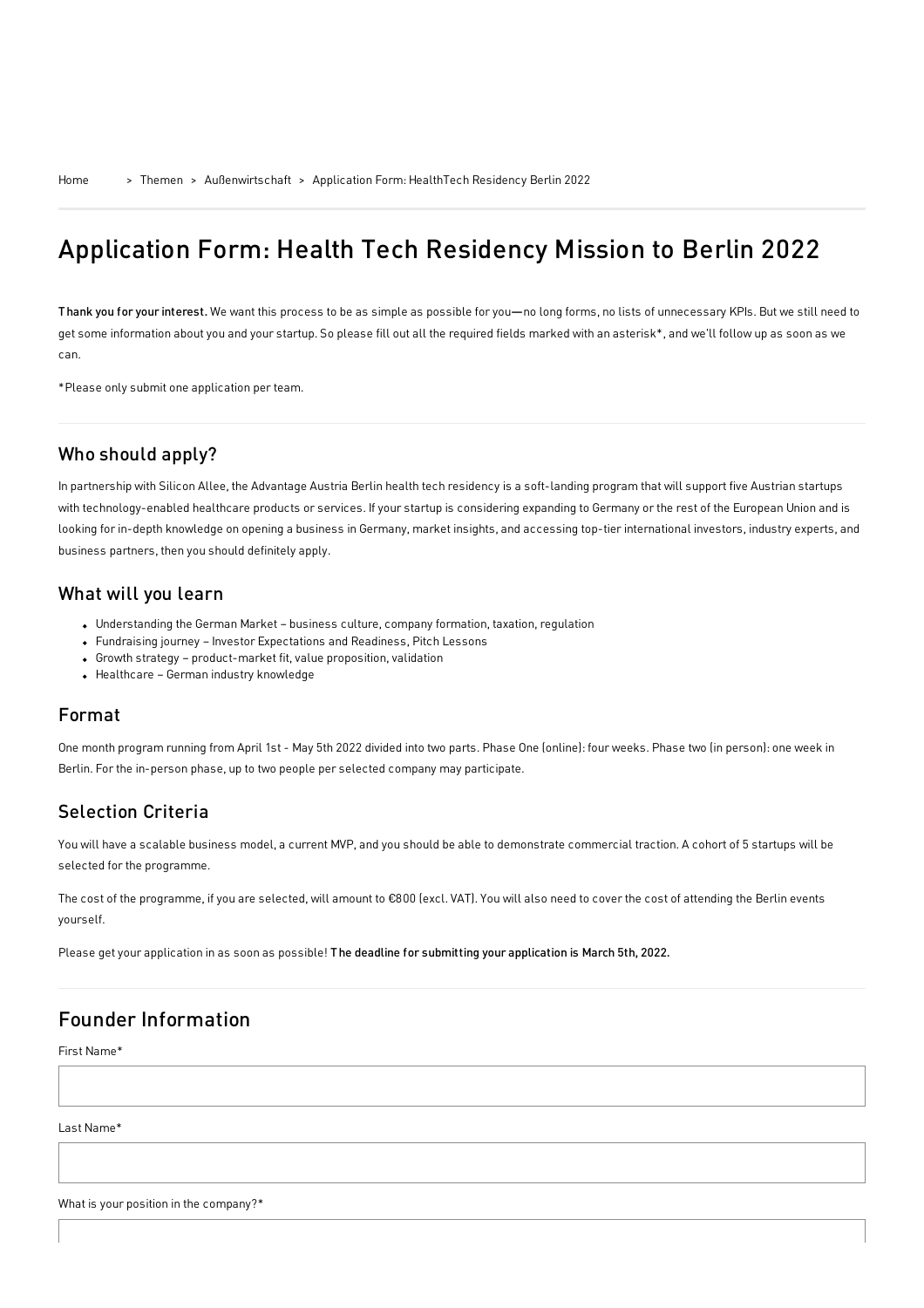#### Email\*

This adress will be used to contact you.

What have you previously worked on, built or created that highlights your unique skills?\* Examples include startups, work, a side project, etc. Please provide URLs.

# Startup information

Company Name\*

Company Website

Personal Linkedin

### Choose your industry\*

 $\Box$  Diagnosis

 $\Box$  Therapy

Nursing / Care

 $\Box$  Rehabilitation

 $\Box$  Healthcare services

 $\Box$  Quality of life

Pharmaceutical

**□** Biotech

 $\Box$  Healthcare Digitalisation

Mental Health

□ Other

Specify Other only if choosen above

Select the option that describes your product maturity best.\*

 $\Box$  Idea / concept

Pre-commercialised (i.e. you have a prototype, but it is not yet commercially available)

Commercialised (your product/service is available in the market)